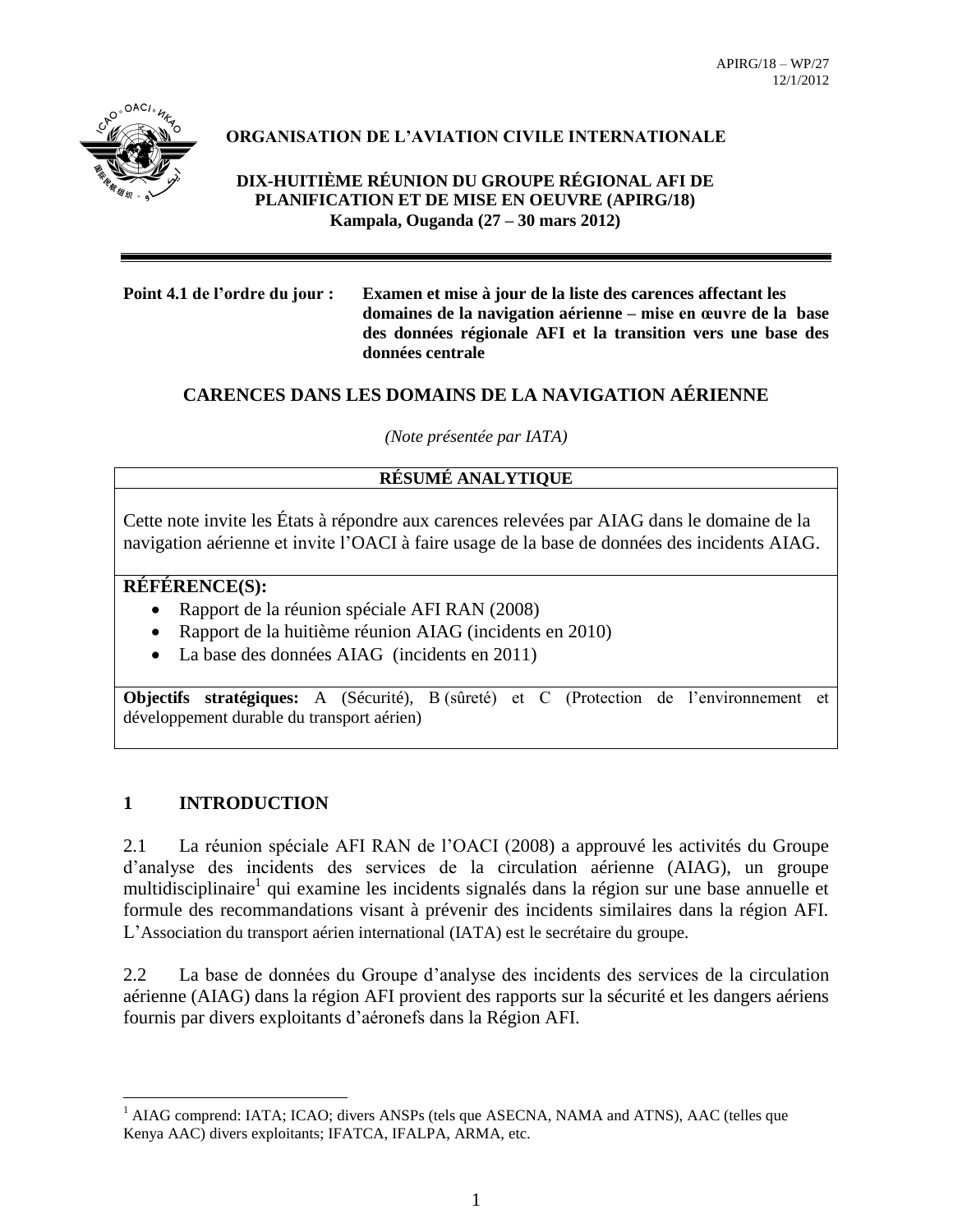## **2 ANALYSE**

2.1 Les carences identifiées proviennent soit des rapports de l'exploitant de la sécurité aérienne qui sont examinés lors des réunions AIAG et formulées dans les rapports AIAG, ou des missions techniques de l'IATA. Le résumé des carences identifiées par FIR est joint en **appendice A** à la présente note de travail.

2.2 La base des données des incidents du Groupe d'Analyse des Incidents ATS (AIAG) est la source principale de données pour le groupe d'action tactique (TAG) AFI. Pour éviter la duplication des activités et des bases de données, l'IATA propose que l'OACI utilise la base de données AIAG au lieu de créer une base de données régionale AFI.

## **3 SUITE À DONNER PAR LA RÉUNION**

- 3.1 La réunion est invitée à:
	- a) élaborer une stratégie pour répondre aux carences identifiées et;
	- b) se mettre d'accord que la base de données AIAG soit élargie pour héberger la base de données de la région AFI.

-FIN-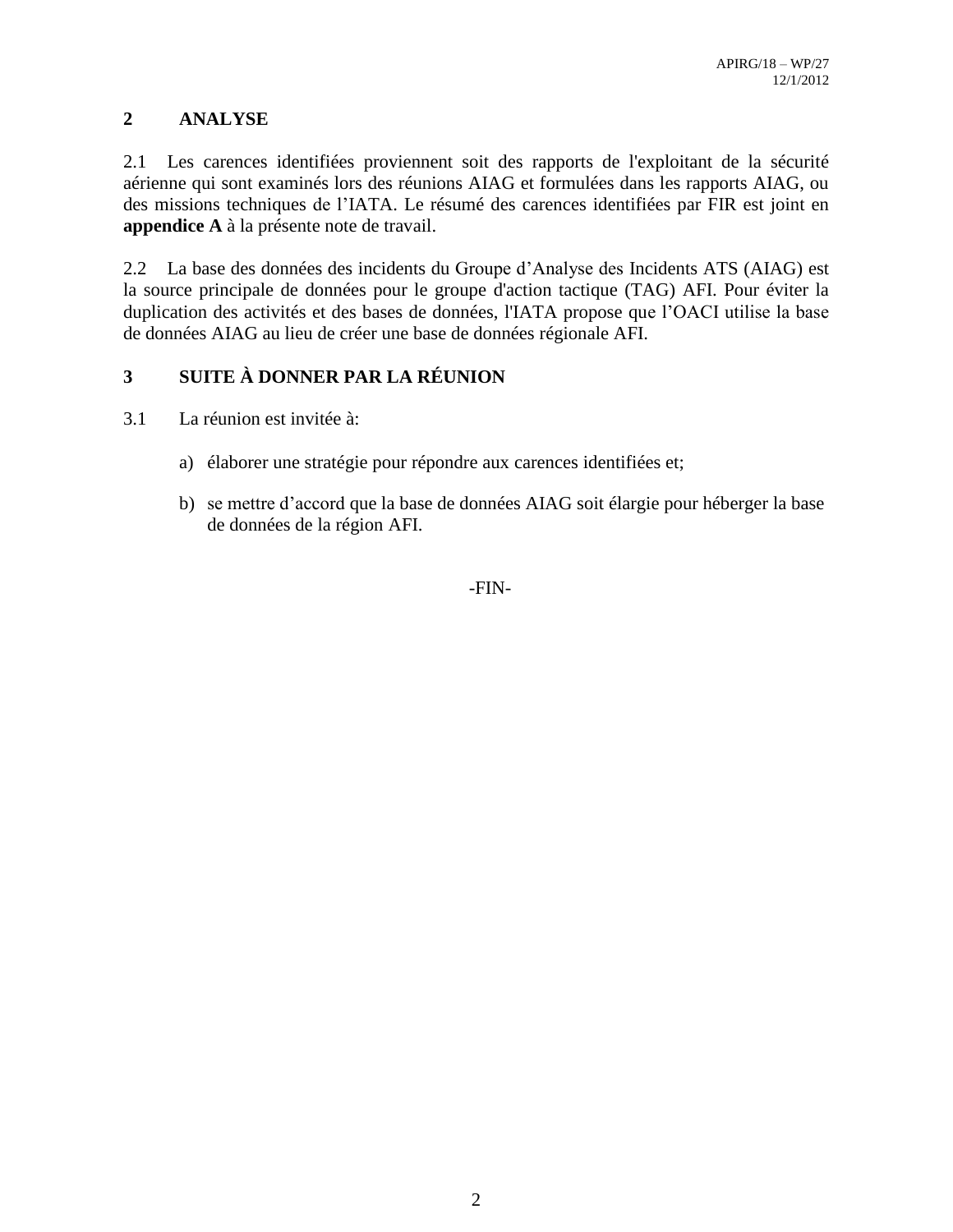| <b>FIR</b>         | ATC proficiency                                                                                                                                                                                                                                                                                              | Mobile communications                                                                                                                                                                        | ATS/DS; AFTN                                                                       | <b>NAVAIDS</b>                                                                                                                                                                                   | Other                                                                                                                                                                                          |
|--------------------|--------------------------------------------------------------------------------------------------------------------------------------------------------------------------------------------------------------------------------------------------------------------------------------------------------------|----------------------------------------------------------------------------------------------------------------------------------------------------------------------------------------------|------------------------------------------------------------------------------------|--------------------------------------------------------------------------------------------------------------------------------------------------------------------------------------------------|------------------------------------------------------------------------------------------------------------------------------------------------------------------------------------------------|
| Accra              | - Management of human<br>factors such as but not<br>limited to fatigue, work<br>load, working conditions,<br>and equipment resulting<br>in inadequate ATC<br>proficiency factors<br>Re-enforcement<br><sub>of</sub><br>Procedural Control to<br>address FIR boundary<br>coordination<br>challenges/problems. | Full implementation of ADS-<br>C/CPDLC has been identified as<br>priority due to number of<br>comms deficiency in 2010 and<br>2011                                                           |                                                                                    |                                                                                                                                                                                                  |                                                                                                                                                                                                |
| Addis Ababa        | Management of human<br>factors such as but not<br>limited to fatigue, work<br>load, working conditions,<br>and equipment resulting<br>in inadequate ATC<br>proficiency factors                                                                                                                               |                                                                                                                                                                                              |                                                                                    | Djibouti : Calibration<br>should be done on a 6<br>monthly basis as<br>required and the<br>unserviceable<br><b>NAVAIDS</b><br>monitoring facility<br>should be rectified as<br>soon as possible. |                                                                                                                                                                                                |
| Antananarivo       | Management of human<br>factors such as but not<br>limited to fatigue, work<br>load, working conditions,<br>and equipment resulting<br>in inadequate ATC<br>proficiency factors                                                                                                                               |                                                                                                                                                                                              |                                                                                    |                                                                                                                                                                                                  |                                                                                                                                                                                                |
| <b>Brazzaville</b> | Management of human<br>factors such as but not<br>limited to fatigue, work<br>load, working conditions,<br>and equipment resulting<br>in inadequate ATC<br>proficiency factors                                                                                                                               | Full implementation of ADS-<br>C/CPDLC has been identified as<br>priority due to number of<br>comms deficiency in 2011*<br>* ADS-C/CPDLC implementation is<br>published in AIRAC April 2012. | Implementation of ATS/DS<br>between Brazzaville and Kinshasa<br>FIR <sub>s</sub> . |                                                                                                                                                                                                  | - Coordination between<br>Brazzaville and Kinshasa remains<br>high contributing factors to ATS<br>incidents<br>- Coordination with Kano needs to<br>be improved<br>- No procedures for new RWY |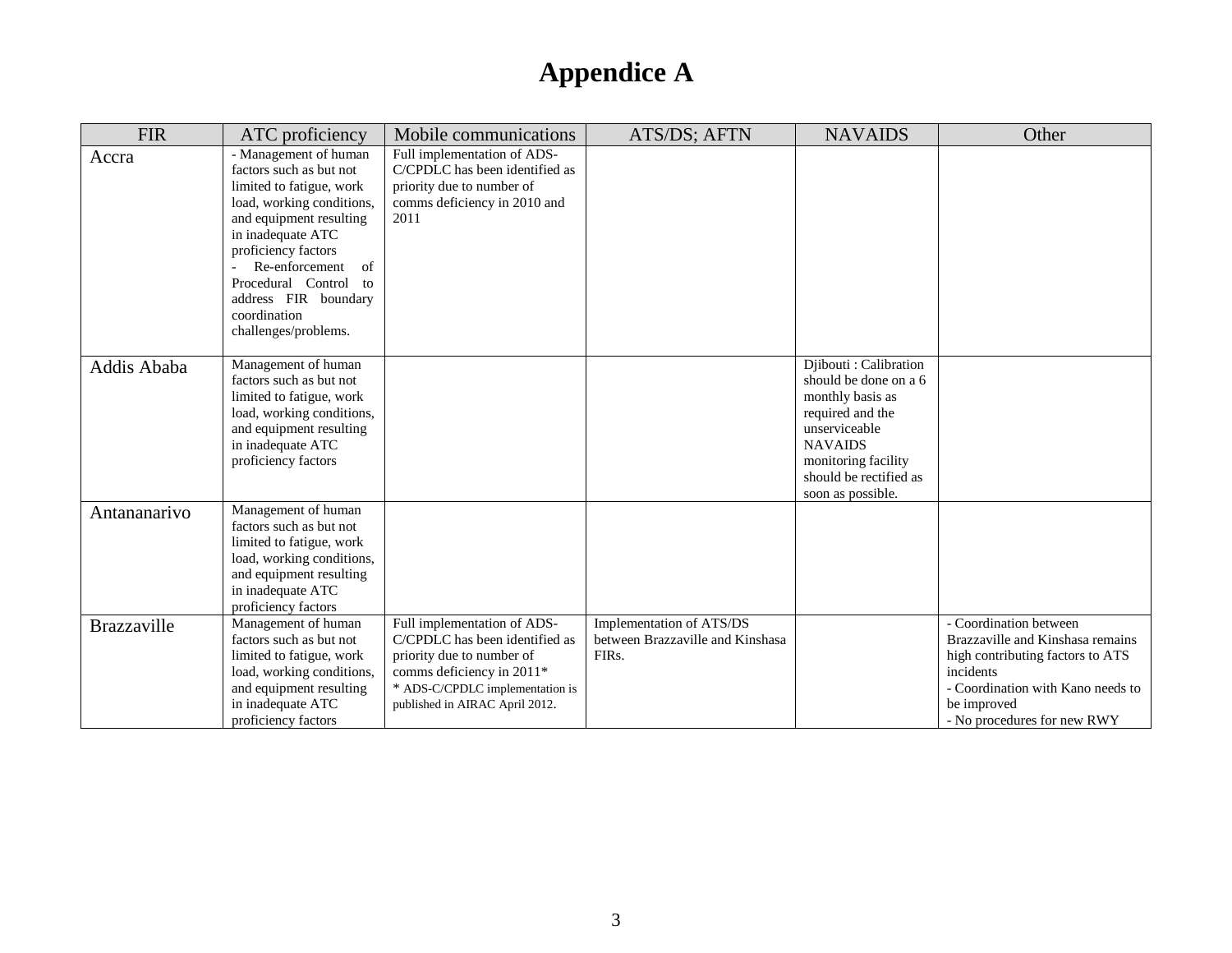| <b>FIR</b>                     | ATC proficiency                                                                                                                                                                | Mobile communications                                                                                                                                                                                                                                                            | ATS/DS; AFTN                                                                                                                                                                                                                                                                                                                                                                                                         | <b>NAVAIDS</b>         | Other                                                                                                                                                                                                                                                                                                                                                                                                                                                                       |
|--------------------------------|--------------------------------------------------------------------------------------------------------------------------------------------------------------------------------|----------------------------------------------------------------------------------------------------------------------------------------------------------------------------------------------------------------------------------------------------------------------------------|----------------------------------------------------------------------------------------------------------------------------------------------------------------------------------------------------------------------------------------------------------------------------------------------------------------------------------------------------------------------------------------------------------------------|------------------------|-----------------------------------------------------------------------------------------------------------------------------------------------------------------------------------------------------------------------------------------------------------------------------------------------------------------------------------------------------------------------------------------------------------------------------------------------------------------------------|
| Dar Es Salaam                  | Management of human<br>factors such as but not<br>limited to fatigue, work<br>load, working conditions,<br>and equipment resulting<br>in inadequate ATC<br>proficiency factors |                                                                                                                                                                                                                                                                                  |                                                                                                                                                                                                                                                                                                                                                                                                                      |                        | - Sector coordination (ACC).<br>- Coordination with Entebbe FIR<br>and Dar es Salaam FIR                                                                                                                                                                                                                                                                                                                                                                                    |
| Gaborone                       |                                                                                                                                                                                |                                                                                                                                                                                                                                                                                  |                                                                                                                                                                                                                                                                                                                                                                                                                      |                        | - Coordination between<br>Johannesburg and Gaborone                                                                                                                                                                                                                                                                                                                                                                                                                         |
| Johannesburg $\&$<br>Cape Town |                                                                                                                                                                                |                                                                                                                                                                                                                                                                                  |                                                                                                                                                                                                                                                                                                                                                                                                                      | RWY03 LOC<br>deviation | - Pilot discipline and crew error,<br>non-compliance with standard<br>routing remains an issue.<br>- High number of unstable<br>approaches<br>- Coordination between<br>Johannesburg and Gaborone                                                                                                                                                                                                                                                                           |
| Kano                           | Management of human<br>factors such as but not<br>limited to fatigue, work<br>load, working conditions,<br>and equipment resulting<br>in inadequate ATC<br>proficiency factors | Comms Deficiency reports<br>remains high<br>- Improve VHF coverage in<br>NW-Sokotu (UB731) and NE-<br>Madiguri (UG<br>727, UM998, UM736)<br>- Full implementation of ADS-<br>C/CPDLC has been identified as<br>priority due to number of<br>comms deficiency in 2010 and<br>2011 | - AFTN link to Kano TWR,<br>ACC/APP positions needs to be<br>provided to enable timely receipt<br>of FPL rather than physical<br>delivery from different building<br>- Repair AFTN switching system<br>in Kano as availability in April<br>2011 was below requirement:<br>o DNMM-DNKN 77%<br>o DRRR-DNKN 88%<br>o FKKK-DNKN 40%<br>-FTTT-DNKN 75%<br>o FCCC-DNKN 61%<br>$\circ$ DGAA-DNKN 37%<br>- Outages of ATS/DS |                        | - Coordination with Brazzaville<br>and N'Djamena needs to be<br>improved<br>- As radar has been installed,<br>implementation of radar control in<br>Lagos TMA<br>- Provide remote monitoring on<br>NAVAIDS availability to ATCOs<br>both in Kano and Lagos TWR<br>positions.<br>- Lagos, Repair connection<br>between<br>NAVAIDS enabling remote<br>monitoring by maintenance staff<br>- Kano: Provide remote<br>monitoring on NAVAIDS<br>availability to maintenance staff |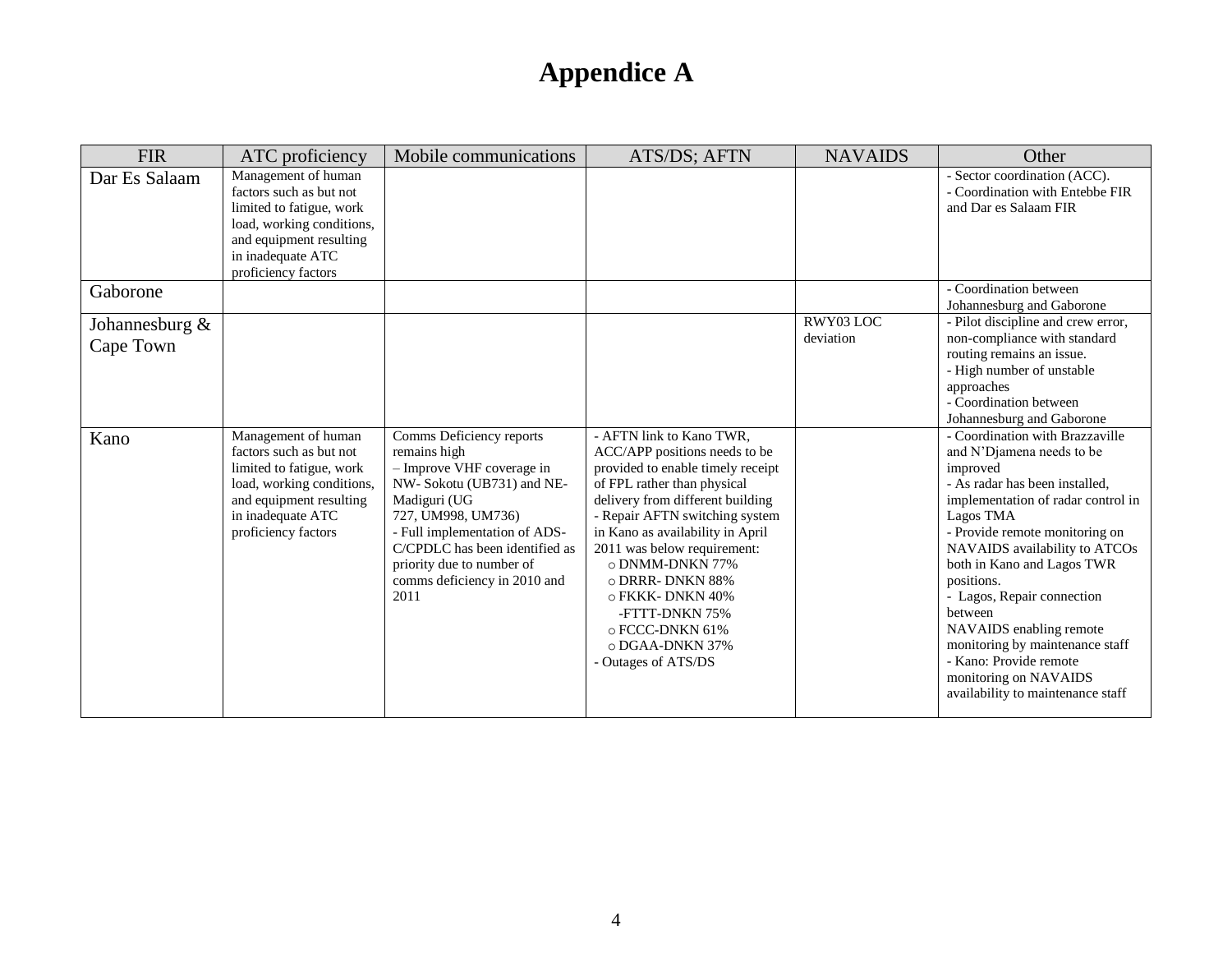| <b>FIR</b> | ATC proficiency                                                                                                                                                                  | Mobile communications                                                                                                                                                                                                                                | ATS/DS; AFTN | <b>NAVAIDS</b>                                                        | Other                                                                                                                                                                                                                                                 |
|------------|----------------------------------------------------------------------------------------------------------------------------------------------------------------------------------|------------------------------------------------------------------------------------------------------------------------------------------------------------------------------------------------------------------------------------------------------|--------------|-----------------------------------------------------------------------|-------------------------------------------------------------------------------------------------------------------------------------------------------------------------------------------------------------------------------------------------------|
| Khartoum   | Management of human<br>factors such as but not<br>limited to fatigue, work<br>load, working conditions,<br>and equipment resulting<br>in inadequate ATC<br>proficiency factors   |                                                                                                                                                                                                                                                      |              |                                                                       | - Improve coordination between<br>Tripoli FIR and Khartoum FIR                                                                                                                                                                                        |
| Kinshasa   | Management of human<br>factors such as but not<br>limited to fatigue, work<br>load, working conditions,<br>and equipment resulting<br>in inadequate ATC<br>proficiency factors   | Deficiency reports remains high<br>- Full implementation of ADS-<br>C/CPDLC has been identified as<br>priority due to number of<br>comms deficiency in 2010 and<br>2011                                                                              |              |                                                                       | Coordination between Brazzaville<br>and Kinshasa remains high<br>contributing factors to ATS<br>incidents                                                                                                                                             |
| Luanda     | - Management of human<br>factors such as but not<br>limited to fatigue, work<br>load, working conditions,<br>and equipment resulting<br>in inadequate ATC<br>proficiency factors | Although extended VHF trials<br>commenced in mid 2011,<br>number of comm. Deficiency<br>reports remains high - Full<br>implementation of ADS-<br>C/CPDLC has been identified as<br>priority due to number of<br>comms deficiency in 2010 and<br>2011 |              | - Luanda ILS overdue<br>calibration<br>- DVOR one set<br>unservicable | - TMA organization<br>- Pilot discipline<br>- Implement connection between<br>ILS enabling remote monitoring<br>by maintenance staff<br>- Install indicators for remote<br>monitoring of ILS in the control<br>tower<br>- TAF not regularly available |
| Lusaka     | Management of human<br>factors such as but not<br>limited to fatigue, work<br>load, working conditions,<br>and equipment resulting<br>in inadequate ATC<br>proficiency factors   | High number of comms<br>deficiencies due to<br>unserviceable VHF stations                                                                                                                                                                            |              |                                                                       |                                                                                                                                                                                                                                                       |
| Mogadishu  |                                                                                                                                                                                  | Deficiency reports remains high<br>- Full implementation of ADS-<br>C/CPDLC has been identified as<br>priority due to number of<br>comms deficiency in 2010 and<br>2011                                                                              |              |                                                                       |                                                                                                                                                                                                                                                       |